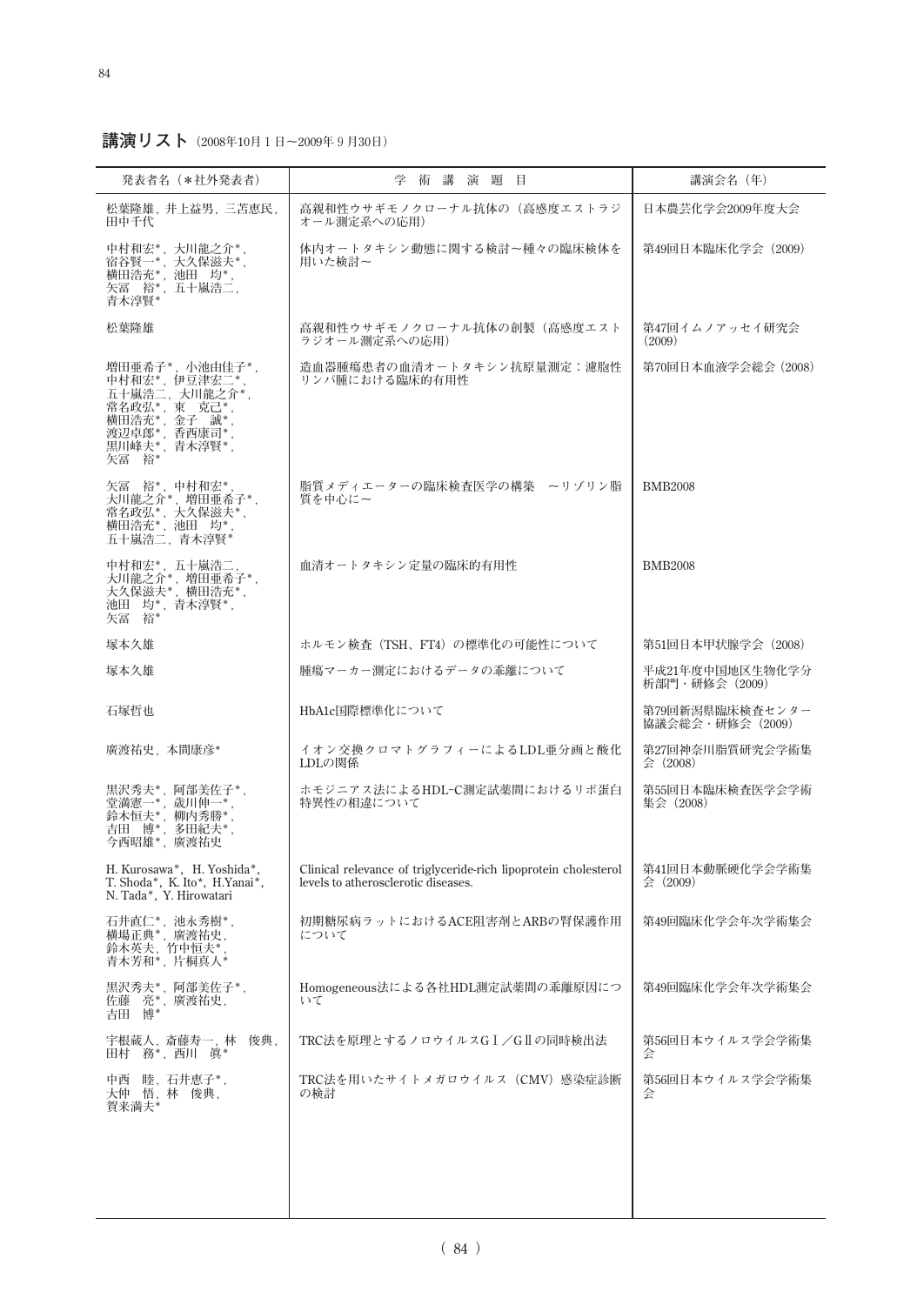| 発表者名 (*社外発表者)                                                                                                                                                       | 講演題目<br>術                                                                                                                                                      | 講演会名 (年)                                                                                                                                         |
|---------------------------------------------------------------------------------------------------------------------------------------------------------------------|----------------------------------------------------------------------------------------------------------------------------------------------------------------|--------------------------------------------------------------------------------------------------------------------------------------------------|
| Akemi Sato*,<br>Naoko Sueoka-Aragane*.<br>Juichi Saitoh,<br>Kazutoshi Komiya*,<br>Takashi Hisatomi*,<br>Rika Tomimasu*,<br>Shinichiro Hayashi*,<br>Eisaburo Sueoka* | Establishment of a new method, transcription-reverse<br>transcription concerted reaction, for detection of plasma<br>hnRNP B1 mRNA, a biomarker of lung cancer | Jounal of Cancer Research and<br>Clinical Oncology 134 (11)<br>1191-1197 (2008)                                                                  |
| 林 俊典, 宇根蔵人, 斎藤寿一                                                                                                                                                    | TRC法を原理とするノロウイルスGI/GI同時検出試薬の<br>開発                                                                                                                             | 第47回イムノアッセイ研究会                                                                                                                                   |
| 林 俊典                                                                                                                                                                | 感染症遺伝子検査の最前線<br>シンポジウム「臨床微生物学の今後の展開 - 新たなコン<br>セプトとテクノロジーの発展ー                                                                                                  | 第20回日本臨床微生物学会総会                                                                                                                                  |
| 宇根蔵人, 橋本洋一*,<br>岡元 満*, 斎藤寿一,<br>林 俊典                                                                                                                                | TRC法を原理とするレジオネラ属菌16S rRNA検出試薬の開<br>発                                                                                                                           | 第82回日本細菌学会総会                                                                                                                                     |
| 林 俊典                                                                                                                                                                | 逆転写酵素とRNAポリメラーゼを利用した遺伝子検査試薬<br>の開発                                                                                                                             | 2009年度日本農芸化学会大会                                                                                                                                  |
|                                                                                                                                                                     | シンポジウム「核酸に関わる酵素の化学ー遺伝子検査や遺<br>伝子治療への応用                                                                                                                         |                                                                                                                                                  |
| 尾本大輔, 大仲 悟, 林 俊典,<br>飯沼久恵*                                                                                                                                          | 乳癌センチネルリンパ節生検におけるTRC CK19 mRNA<br>測定の有用性                                                                                                                       | 第56回日本臨床検査医学会学術<br>集会                                                                                                                            |
| 今泉 暢, 半澤 敏, 井出輝彦,<br>大江正剛, 豊島俊薫, 田中 亨,<br>村山敬一                                                                                                                      | アスタキサンチンの微生物生産                                                                                                                                                 | 酵素工学研究会30周年シンポジ<br>ウム (2008)                                                                                                                     |
| Y. Miyashita, O. Mochizuki,<br>T. Tanaka, H. Aihara*                                                                                                                | High Efficiency and Long Lifetime for Organic Light-emitting<br>Diode using a New Electron Transport Material                                                  | The 8th International Meeting<br>on Information Display,<br><b>International Display</b><br>Manufacturing Conference, and<br>Asia Display (2008) |
| 剛<br>田中                                                                                                                                                             | 東ソーの有機EL材料と今後の展開                                                                                                                                               | Electronic Journal 第214回<br>Technical Symposium 2009 有<br>機EL材料・装置★徹底検証                                                                          |
| 丸山高廣, 山中麻帆, 森本篤史,<br>松丸慶太郎, 二見 達                                                                                                                                    | 微細孔での電気的細胞操作技術を用いた高効率細胞融合法<br>の開発                                                                                                                              | 第31回日本分子生物学会年会 ·<br>第81回日本生化学会大会 · 合同<br>大会 (2008)                                                                                               |
| 田中 剛, 本間陽子,<br>高森真由美, 宮下佑一,<br>新井信道                                                                                                                                 | 有機ELの現状と課題と東ソーの取り組み                                                                                                                                            | 和光純薬工業主催講演会                                                                                                                                      |
| 今泉 暢, 半澤 敏, 井出輝彦,<br>大江正剛, 豊島俊薫, 田中 亨,<br>村山敬一                                                                                                                      | アスタキサンチンの微生物生産                                                                                                                                                 | 第9回グリーン・サステイナブ<br>ル ケミストリー シンポジウム<br>(2009)                                                                                                      |
| 田中 亨, 朝岡義晴, 井出輝彦                                                                                                                                                    | ヒト抗体レセプターF c γ R I の発現と機能解析                                                                                                                                    | 日本農芸化学会2009年度大会                                                                                                                                  |
| 田中 剛, 相原秀典*<br>本間陽子,高森真由美,<br>宮下佑一, 新井信道                                                                                                                            | 低消費電力・長寿命を達成する新規電子輸送材料(依頼講<br>浦)                                                                                                                               | 日本化学会第89回春季年会                                                                                                                                    |
| 相原秀典*,田中 剛,<br>久松洋介*,尾形明俊*,<br>宮下佑一                                                                                                                                 | ピリジル基を有するビス (1, 3, 5ートリアジン) 化合物の<br>合成と有機EL素子への利用                                                                                                              | 日本化学会第89回春季年会                                                                                                                                    |
| 松島敏則*, 村田英幸*,<br>本間陽子, 田中 剛,<br>相原秀典*                                                                                                                               | トリアジン誘導体を電子輸送層として用いた長寿命有機EL<br>素子                                                                                                                              | 2009年春季 第56回応用物理学関<br>係連合講演会                                                                                                                     |
| 今泉 暢,半澤 敏,井出輝彦,<br>大江正剛, 豊島俊薫, 田中 亨,<br>村山敬一                                                                                                                        | アスタキサンチンの微生物生産                                                                                                                                                 | 日本技術士会生物工学部会業績<br>発表会                                                                                                                            |
| 井出輝彦,田中 亨,朝岡義晴,<br>村山敬一                                                                                                                                             | Expression of human $Fc \gamma RI$ with high affinity for<br>immunoglobulin G                                                                                  | The society of industrial<br>microbiology 2009 annual<br>meeting                                                                                 |
| 豊嶋俊薫, 柿谷 均, 沖崎章夫,<br>家亀晴宇, 大野竜太*                                                                                                                                    | チアゾールリガンドBAT-192を固定化した抗体医薬精製用<br>トヨパールのクロマトグラフ特性                                                                                                               | 日本プロセス化学会2009年サマ<br>ーシンポジウム                                                                                                                      |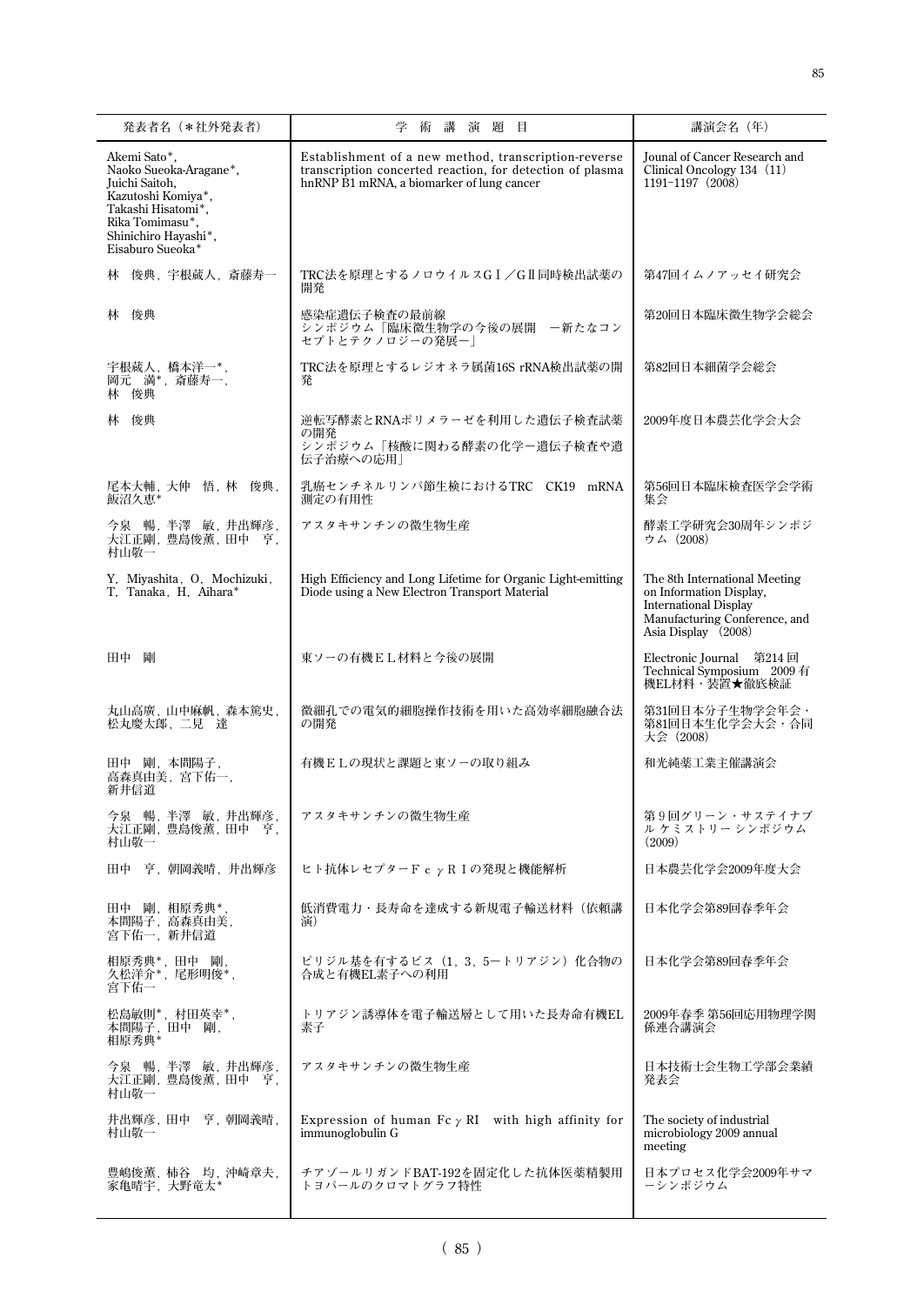| 発表者名 (*社外発表者)                                                                                                                                    | 学術講<br>演 題<br>目                                                                                                  | 講演会名 (年)                                                                               |
|--------------------------------------------------------------------------------------------------------------------------------------------------|------------------------------------------------------------------------------------------------------------------|----------------------------------------------------------------------------------------|
| 柿谷 均,家亀晴宇,伊藤博之,<br>豊嶋俊薫, 宿松奈美*<br>長岡真帆*, 大野竜太*                                                                                                   | 新規チアゾール系リガンド固定化ゲルの疎水クロマト特性                                                                                       | 日本農芸化学会2009年度大会                                                                        |
| 宿松奈美*, 豊嶋俊薫,<br>長岡真帆*, 柿谷 均,<br>家亀晴宇, 伊藤博之,<br>大野竜太*                                                                                             | 抗体医薬品精製用新規チアゾール系リガンドの合成と評価<br>試験                                                                                 | 日本農芸化学会2009年度大会                                                                        |
| H. Kakidani, H. Yagame,<br>F. Okisaki, H. Itoh,<br>T. Toyoshima, N. Yadomatsu*,<br>M. Nagaoka*, R. Ohno*                                         | Novel low-molecular weight thiazole compounds as HIC-<br>mode affinity ligands for therapeutic antibodies        | The 6th HIC/RPC Bioseparation<br>Conference (2009)                                     |
| 柿谷 均                                                                                                                                             | アフィニティークロマトグラフィーとアフィニティーリガ<br>ンド設計                                                                               | 近畿大学大学院生物理工学研究<br>科「インターフェイス分野別専<br>門家特別講義   (2009)                                    |
| 森川淳子*,橋本壽正*,<br>山中麻帆, 二見 達                                                                                                                       | 高速顕微赤外カメラによる不均一な電場を印加した微小空<br>間の温度測定                                                                             | 2009年秋季第70回応用物理学会<br>学術講演会                                                             |
| K. Utsumi                                                                                                                                        | Attractive Potential of Substitute for ITO in Flat Panel Display                                                 | 36th International Conference<br>On Metallurgical Coatings And<br>Thin Films (Invited) |
| 内海健太郎                                                                                                                                            | CIGS系太陽電池用酸化物ターゲット                                                                                               | 技術情報協会主催講演会                                                                            |
| 尾身健治, 渋田見哲夫,<br>伊藤謙一,玉野公章,<br>内海健太郎                                                                                                              | 円筒形ターゲットを使用した酸化物透明導電薄膜の形成                                                                                        | 応用物理学会 学術講演会                                                                           |
| 河野和久,小菅博明,大島憲昭,<br>有井 忠*, 澤田 豊*,<br>舟窪 浩*                                                                                                        | Molecular Design of A Divalent Ruthenium Precursor for<br><b>MOCVD</b>                                           | 2009 MRS Spring Meeting                                                                |
| 多田賢一*, 稲葉孝一郎*,<br>古川泰志, 山川 哲*,<br>大島憲昭                                                                                                           | アミジナト配位子を有する新規なMOCVD用材料錯体の合<br>成および物性                                                                            | 日本化学会<br>第2回関東支部大<br>会 (2008)                                                          |
| T. Yotsuya, H. Chiba,<br>T. Furukawa, T. Yamamoto,<br>K. Inaba, K. Tada*,<br>T. Suzuki, K. Fujimoto,<br>H. Funakubo*, T. Yamakawa*,<br>N. Oshima | Novel Highly Volatile MOCVD Precursors for Ta2O5 and<br>Nb2O5 Thin Films                                         | 214th Meeting of The<br>Electrochemical Society (2008)                                 |
| 山本俊樹.多田賢一*<br>岩永宏平,稲葉孝一郎*<br>古川泰志, 千葉洋一, 摩庭<br>篤,<br>肆矢忠寛,山川哲*,<br>大島憲昭                                                                          | CVDおよびALD薄膜形成用の高熱安定性Ti材料の合成とそ<br>の物性                                                                             | 日本化学会第89回春季年会                                                                          |
| 渡辺真人                                                                                                                                             | Solution Processable Linear Bis (benzothieno) dithienoacene<br>and Dianthradithienoacene Semiconductors for OFET | LOPE-C(Large-area, Organic &<br>Printed Electronics Convention)<br>(2009)              |
| 渡辺真人                                                                                                                                             | 東ソーの有機電子材料の開発                                                                                                    | 大阪工研協会主催「有機合成セ<br>ミナー  (2008)                                                          |
| 牧田健一                                                                                                                                             | 透明・低複屈折性・耐熱性フィルム基板の特徴とその応用<br>展開                                                                                 | 情報機構主催講演会 (2009.2.9)                                                                   |
| 小原直人                                                                                                                                             | フレキシブルディスプレイ用プラスチック基板の開発と高<br>機能化                                                                                | 技術情報協会主催講演会 (2009)                                                                     |
| 小原直人                                                                                                                                             | 透明フィルムの開発と今後の展開                                                                                                  | 電子ジャーナル主催講演会<br>(2009)                                                                 |
| 田上誠治                                                                                                                                             | 電解課の安全安定運転は5Sから                                                                                                  | 平成20年度 ソーダ工業技術研<br>究会·地区全国大会合同講演会                                                      |
| 藤井健司                                                                                                                                             | 原料塩の多様化について                                                                                                      | 第104回 ソーダ工業会西部地<br>区委員会 (2008)                                                         |
| 内田修二                                                                                                                                             | 液体塩素ボンベの取扱い教育について                                                                                                | 第104回 ソーダ工業会西部地<br>区委員会 (2008)                                                         |
| 河合康俊*,山崎浩行,<br>坂田道子, 森山弘之                                                                                                                        | 新規アミノタイプHILICカラムによるビタミン類の分離                                                                                      | 第19回クロマトグラフィー科学<br>会 (2008)                                                            |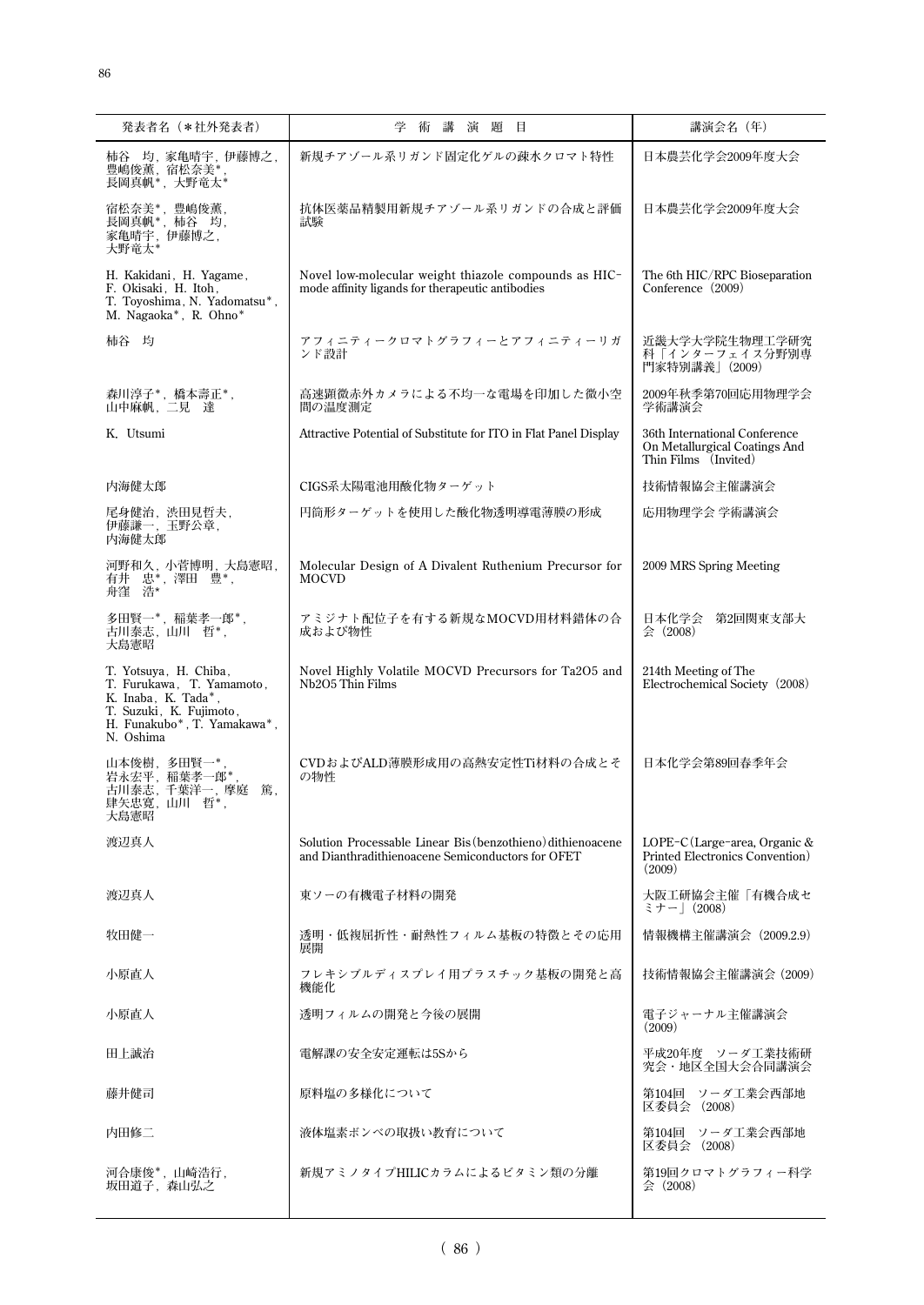| 発表者名(*社外発表者)                                                                     | 学<br>術<br>講<br>演題目                                                                                                                                                          | 講演会名 (年)                                                                                        |
|----------------------------------------------------------------------------------|-----------------------------------------------------------------------------------------------------------------------------------------------------------------------------|-------------------------------------------------------------------------------------------------|
| Yasutoshi Kawai*,<br>Hiroyuki Yamasaki,<br>Mitchiko Sakata,<br>Hiroyuki Moriyama | Simultanaous detection of drugs in blood by column-<br>switching HPLC method using a combination of BSA-coated<br>ODS precolumn and novel NH <sub>2</sub> type HILIC column | HPLC 2008 Kyoto (2008)                                                                          |
| 村中和昭                                                                             | 高速イオン交換カラムの開発                                                                                                                                                               | 山口機器分析研究会 (2008)                                                                                |
| Hiroyuki Moriyama*,<br>Yasutoshi Kawai,<br>Michiko Sakata,<br>Hiroyuki Yamasaki  | Determination of hydrophilic drugs and their metabolites in<br>blood using HILIC column                                                                                     | Pittcon 2009 (2009)                                                                             |
| 坂田道子                                                                             | TSKgel NH <sub>2</sub> -100 3umによる親水性薬物測定例の紹介                                                                                                                               | 日本薬学会 (2009)                                                                                    |
| 久保雄二                                                                             | 新規な耐アルカリ性イオン交換体と、イオン交換クロマト<br>グラフィーにおける最近の話題                                                                                                                                | 日本農芸化学会 (2009)                                                                                  |
| 佐藤真治                                                                             | ハイスループット分析対応新イオンクロマトグラフ「IC-<br>2010 のご紹介                                                                                                                                    | 2009分析展 (2009)                                                                                  |
| 多田芳光*, 佐藤真治,<br>森山弘之                                                             | 高速イオン分離カラムの特性                                                                                                                                                               | 日本分析化学会第58年会 (2009)                                                                             |
| 徳永邦行                                                                             | 東ソーSECカラムの最新テクノロジーの紹介                                                                                                                                                       | GPCセミナー (上海)                                                                                    |
| 徳本勝美,石田政喜                                                                        | Effect of Tertiary Amine Catalysts on Performance of Spray<br>Polyurethane Foams                                                                                            | Polyurethanes 2008 Technical<br>Conference (San Antonio, Texas)                                 |
| 末次和正,三浦比呂志,<br>大崎 恭                                                              | A study of the structural water and the crystal structure in<br>various Electrolytic Manganese Dioxides                                                                     | PRiME 2008 (2008年電気化学<br>日米合同大会)                                                                |
| 岡田昌樹, 鈴木直人, 藤井康浩                                                                 | Application of SiO <sub>2</sub> Proton Excange Membrane to Fuel Cell<br>Operating at High temperature and Low humidity                                                      | PRiME 2008(2008年電気化学<br>日米合同大会)                                                                 |
| 岡田昌樹, 鈴木直人, 藤井康浩                                                                 | Applicability of Mesoporous $SiO2$ to Proton Exchange<br>Membrane                                                                                                           | PRiME 2008(2008年電気化学<br>日米合同大会)                                                                 |
| 中村孝司, 藤井 智                                                                       | Performance of alkaline stable Protein A chromatography                                                                                                                     | 8th Ube International<br><b>Bioseparation Symposium</b><br>(School) 2008                        |
| 玉野 豊,木曾浩之,徳本勝美,<br>高橋義宏                                                          | ポリウレタン用触媒の機能と役割、最近の技術動向                                                                                                                                                     | 技術情報協会主催講演会                                                                                     |
| 松本清児,伊藤信行                                                                        | CSMとフッ素系ポリマーを主とした材料の加硫接着技術お<br>よび燃料ホースへの応用                                                                                                                                  | 技術情報協会主催講演会                                                                                     |
| 尾添真治, 鶴田貴志                                                                       | クロロプレンのリビングラジカル重合とその応用                                                                                                                                                      | 第17回ポリマー材料フォーラム                                                                                 |
| 蒲原隆夫,前浜誠司,片山 宏                                                                   | ポリウレタン/クロロプレン複合エマルジョンの合成とそ<br>の性質                                                                                                                                           | 第17回ポリマー材料フォーラム                                                                                 |
| 佐藤 保,山川 浩,森 勝朗,<br>宮川泰道                                                          | 接着性と柔軟性を有するオレフィン系ハイブリッドポリマ<br>ーの開発                                                                                                                                          | 第17回ポリマー材料フォーラム                                                                                 |
| 坂本健二,吉光幹治,白倉義法                                                                   | Pt-Ni ALLOY NEW CATHODE FOR BRINE ELECTROLYSIS                                                                                                                              | 第9回東アジア・クロールアル<br>カリ会議                                                                          |
| 徳本勝美, 木曾浩之, 玉野 豊,<br>石田政喜                                                        | 水発泡硬質スプレー用新規添加剤の開発と応用                                                                                                                                                       | ポリウレタンを考える X (ポ<br>リウレタン研究会主催)                                                                  |
| 中村孝司,小宮克夫,益本誠二                                                                   | Characterization of novel ligands for mixed-mode<br>chromatography                                                                                                          | 6th HIC/RPC Bioseparation<br>Conference                                                         |
| 柴田翔平*, 高光泰之,<br>佐野庸治*                                                            | フッ素化合物を用いたBEA型ゼオライトの多形制御                                                                                                                                                    | 日本化学会第89春季年会                                                                                    |
| 徳本勝美, 木曾浩之, 玉野<br>豊.<br>高橋義宏                                                     | ポリウレタン用触媒の機能と役割、最近の技術動向                                                                                                                                                     | 技術情報協会主催講演会                                                                                     |
| 木曾浩之,高橋義宏                                                                        | Novel environment-friendly catalyst for flexible ester<br>slabstock foams                                                                                                   | Utech Europe 2009                                                                               |
| 剛*,鈴木孝生,<br>安田<br>満<br>高橋                                                        | Triarylamine-Based Amorphous Polymers for Organic Field-<br>effect Transistors                                                                                              | <b>Fifth International Conference</b><br>on Molecular Electronics and<br>Bioelectronics (M&BE5) |
| 剛*,鈴木 孝生,<br>安田<br>高橋<br>満                                                       | Material Design of Triarylamine-Based Amorphous Polymers<br>for Organic Field-effect Transistors                                                                            | 2009 MRS spring meeting                                                                         |